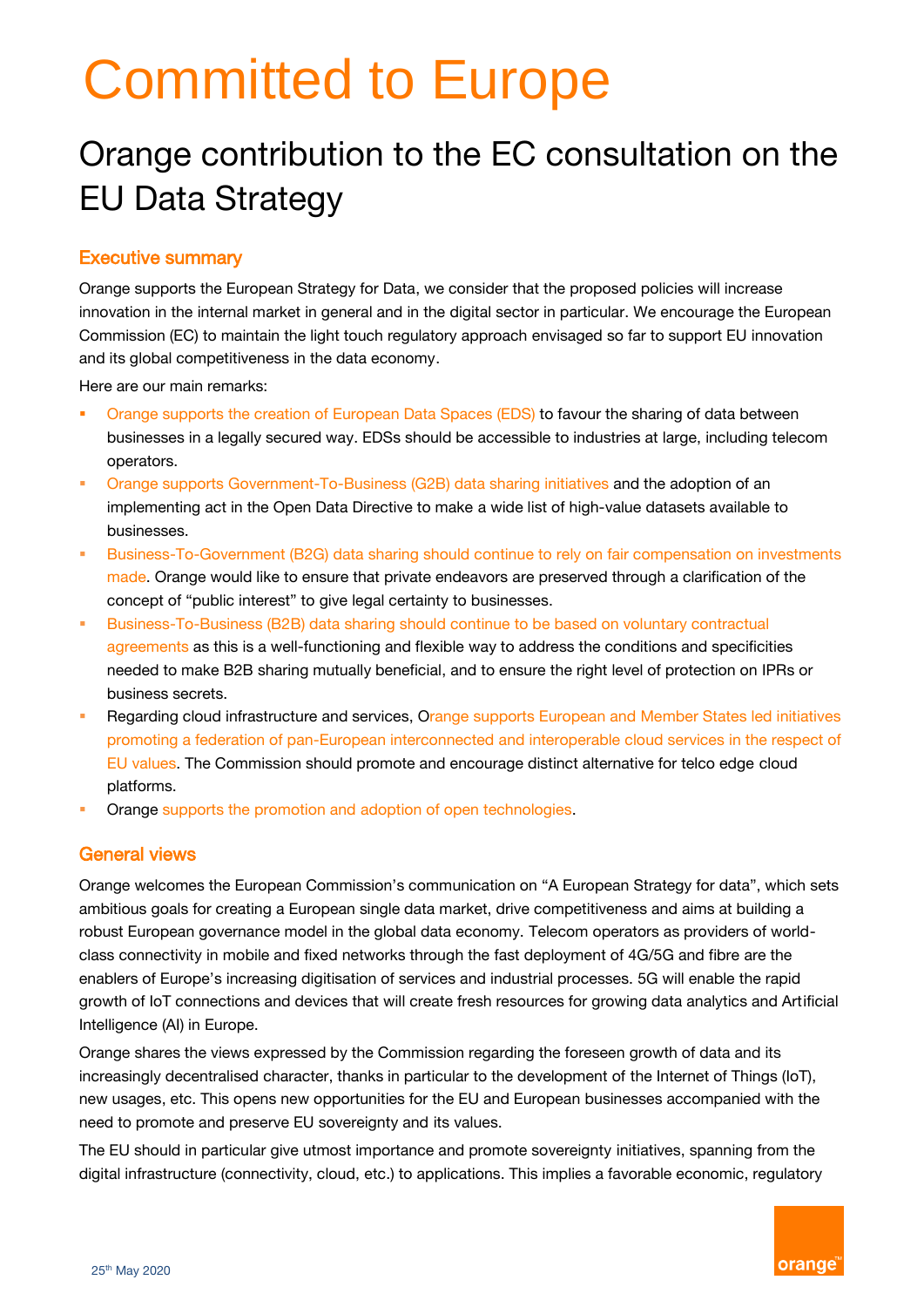and investment framework for the private sector and, in particular for the telecommunications sector, and an appropriate accompanying role for the public sector, in particular in areas related to the development of the needed skills and digital literacy.

The EU has rightly placed the digital strategy as one key pillar in its overall economic strategy and recovery plan. The Covid crisis has shown indeed the vital importance of the digital sector and its lasting impact cannot but reinforce the need to put in place the appropriate frameworks to strengthen the EU digital sectors, digital sovereignty and avoid the risks of appearance of a digital divide on the path to recovery.

Orange supports the proposed EU plan that consists in mobilising between €4bn and €6bn1 in the period 2021-2027 to fund European data spaces, federated edge and cloud infrastructures, data-sharing tools and governance mechanisms. Orange considers that Data governance mechanisms are needed to capture the enormous potential of data in particular for cross-sector data use. Efforts should focus on improving interoperability carefully addressing data formats, to allow the combination of data from different sources within sectors and between sectors.

Finally the notion of public interest is key and should be defined in a way that does not hinder business models and give legal certainty to private endeavors.

Orange shares the view that access to and usability of data are becoming determining factors for competition, innovation and value-creation – for private and public organisations alike. The EC initiative on the European Data Spaces is a good step in the right direction and Orange is keen to contribute to the announced actions for the establishment of governance rules and technical architecture of these data spaces.

#### Orange's ambition in the data business

1

Orange's ambition in the data business builds upon a preliminary phase in which data exploitation in the group was mainly focused on processing data for internal use - e.g. for networks optimization, and providing aggregated and anonymised data analytics to public and private customers. Orange data analytics services convert in real time millions of technical data from mobile networks into indicators that provide statistical data on population presence and mobility in specific geographical areas or urban or interurban mobility flows. Such services allow regional tourism agencies, municipalities, transport companies, etc to design urban mobility solutions that will reduce road contributing to the development of smart cities. Depending on the case, such decision-making aid tools serve public policies and commercial purposes. All Orange data analytics offerings comply with strict data protection requirements set out both by the GDPR and the ePrivacy Directive.

Building upon this experience, Orange plans a wider transformation within the group to make better use of Orange data for both internal needs and Orange's B2B customers. The group plans to build upon previous initiatives towards strong internal governance and industrialisation of B2B sharing - ex. analytics on mobility data, recommendation systems, etc. At the same time, Orange will continue the development of integrated services to provide its B2B customers a complete IT ecosystem: data analytics to support companies in their digital transformation; cloud services and edge computing.

Against this background, Orange considers that the European Strategy for Data will generally increase innovation and competition in the internal market and we encourage the EC to maintain the light touch regulatory approach envisaged so far. In the next section, we would like to highlight several specific issues to ensure the European telecom sector can fully embrace the data economy evolution.

 $<sup>1</sup>$  The Commission would finance €2bn and the rest would be provided by industry and EU member states.</sup>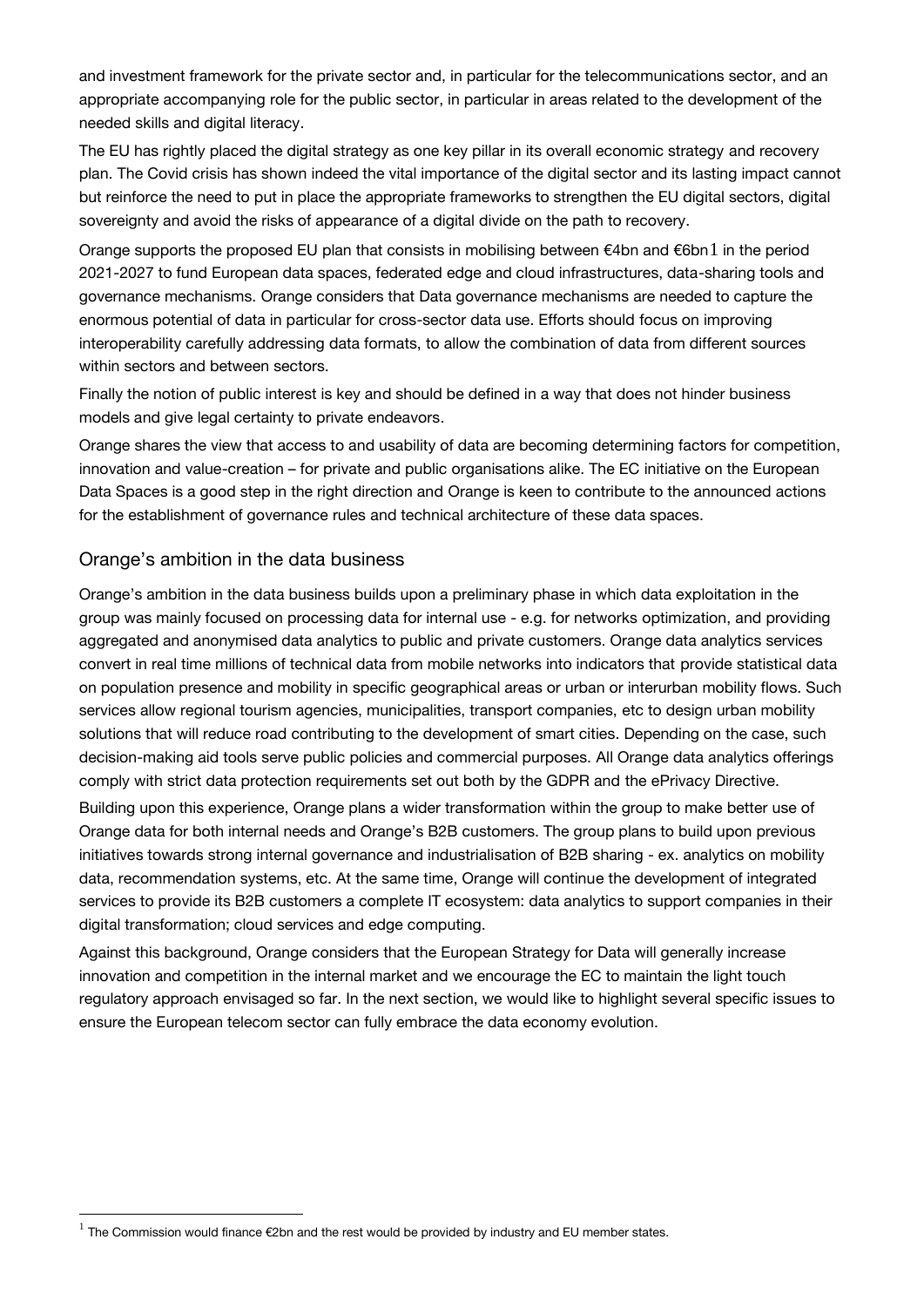# Specific contributions

#### European Data Spaces

Orange supports the creation of a data friendly environment foreseen by the EU Commission. Such a data environment should favour the sharing and pooling of data between businesses in a legally secured way. The proposed European Data Spaces (EDS) common investment initiative is an interesting project that aims at producing and storing EU compliant datasets for the benefit of EU industry & research. Although telecom is not one of the 9 sectors initially targeted<sup>2</sup> in the European Strategy for Data, Orange's view is that EDS should be accessible to industries not listed in these sectors, including telecom operators. The EC initiative on the European Data Spaces is a good step in the right direction, and Orange is keen to contribute to the announced establishment of the governance rules.

# G2B data sharing

The Open Data Directive (ODD)<sup>3</sup> introduces the concept of high-value datasets (HVDs) associated with important benefits for society, the environment and the economy. HVDs will have to be available free of charge, in a machine-readable format, provided via APIs. The European Strategy for Data announces an implementing act to the ODD for Q1 2021 to establish a detailed list of HVDs. Orange supports such measures that have the potential to ignite European growth and innovation, in particular by making available geospatial, meteorological, statistics, and mobility data sets. In complement to geospatial data, Orange suggests to also address cadastral/street address data sets including publicly accessible venue plans (such as shopping centers), and company information. Other areas of interest include patents in machine-readable format and commercial products labels and bar codes.

#### B2G data sharing

Orange collaborates with the public sector, typically by providing mobile location data-driven analysis to tackle epidemics, natural disasters and environmental pollution. This specific B2G collaboration is based on voluntary agreements.

In general B2G collaborations such as the one described above and/or data sharing oriented ones, should continue to rely on the fair compensation of investments made and incurred costs (e.g. inherent costs of extracting, anonymisation, analysing and aggregating/safeguarding the data, including the frequency of sharing, and secure transmission in compliance with EU privacy and data protection law). Economic incentives are crucial to encourage such investment and actions.

In addition, the notion of public interest is not yet defined in European law, and this does not help establishing legal certainty for private sector businesses. Orange supports the introduction of a clear definition with strict criteria to establish when a data processing is authorised for "public interest". Such a definition should focus on exceptional factors such as natural disasters and/or health crises (e.g. the current COVID-19 pandemics).

Under normal circumstances combining data from different sources with the public objective to produce data analytics for city transport for example should not fall under the notion of public interest and should remain submitted to the free market.

#### B2B data sharing

1

B2B data sharing should continue to be based on voluntary contractual agreements, as it grants a wellfunctioning and flexible way to address the conditions and specificities needed to make B2B sharing mutually beneficial. Orange therefore strongly supports the Strategy's outline that "the general principle shall be to facilitate voluntary data sharing". We also support the EC statement according to which access to data can only be made mandatory when there is a market failure that competition law cannot solve.

<sup>2</sup> Industry/manufacturing, Green Deal, mobility, health, finance, energy, agriculture, public administration, skills.

 $3$  To be transposed by member states by July 2021.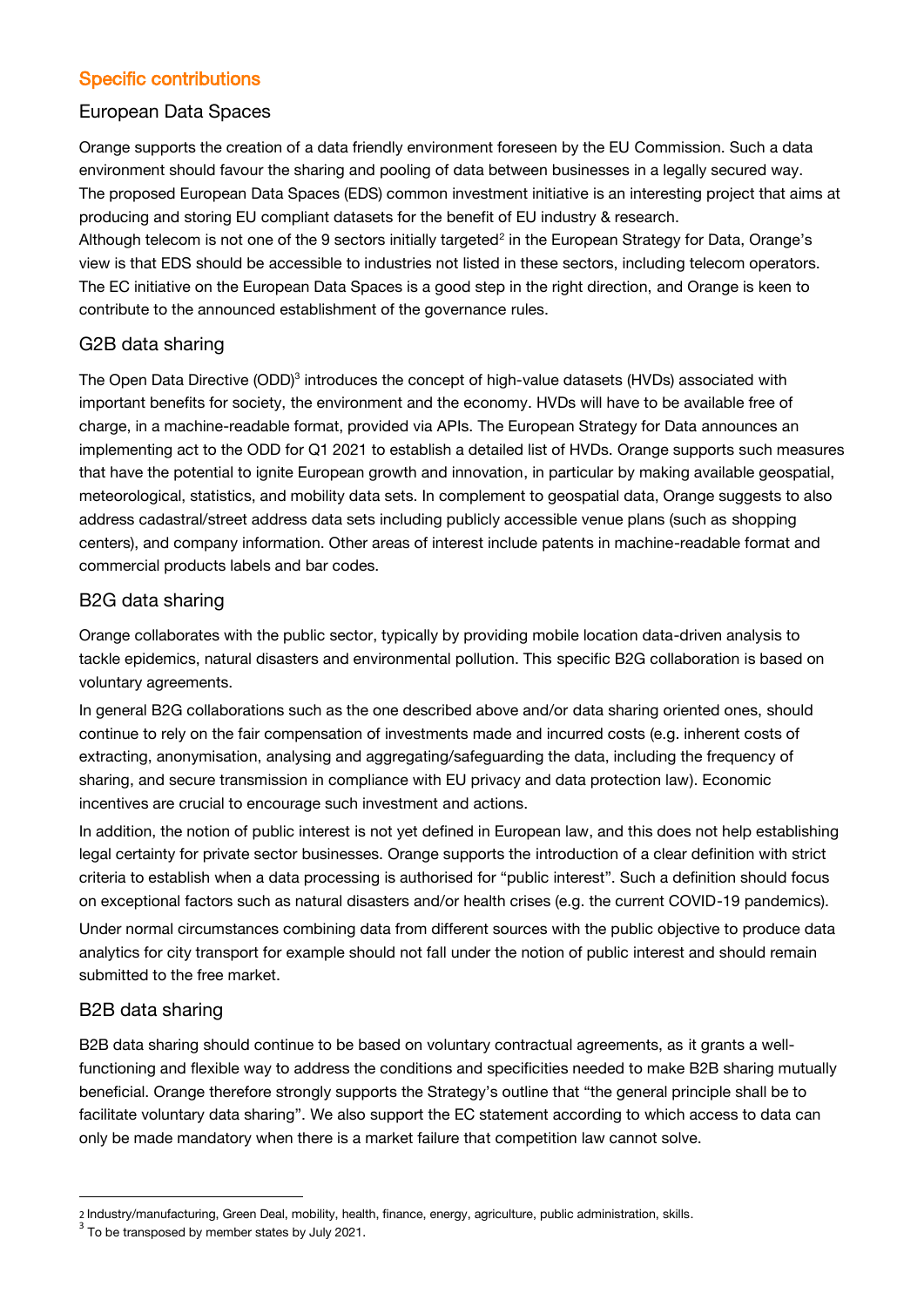Nonetheless, Orange agrees with the Commission's assessment that barriers to B2B data sharing exist, due predominantly to a lack of trust between business partners, insecurities around antitrust rules, nonharmonised interpretation of privacy principles, trade secrets & intellectual property. Consequently, Orange is of the view to further improve the framework for the voluntary sharing and re-use of data in B2B environments.

To achieve this, several actions are necessary as part of the upcoming legislative framework for the governance of common EDSs and the future Data Act, especially concerning the development of contract model clauses serving as a negotiation basis that could help reducing uncertainties and guaranteeing equal partaking of the parties involved, and the development of common standards/interoperability.

Orange also agree with the Strategy's aim to better harmonise the description of industrial datasets (metadata), in order to increase their usability and transparency for businesses (e.g. quality of data and storage information).

#### Data altruism

Orange supports the EC proposals to encourage individuals' data altruism aiming at collecting and storing, health data, energy consumption data, services data etc. of EU citizens willing to share such data. Creating favorable legal and technological measures would encourage citizens to make available their data without any direct reward, for health-related research, improving mobility, or addressing environmental challenges.

However, even if this initiative becomes a success, the lack of representativeness of the collected data could become an issue. The point is that only the data of "altruist" individuals will be represented making the collected data sets intrinsically biased. Moreover the quality of the donated data should be carefully addressed otherwise it could be more efficient to obtain open data sets thanks to the data portability right because in this case companies would curate data before sharing them.

#### Skills

A digital transition cannot be a success without the relevant measures to support and accompany citizens, employees and businesses in such a transformation. It is therefore of utmost importance that the public authorities at national and European levels invest in digital skills.

Orange therefore fully supports the European Strategy for Data policies to boost digital skills. It is also crucial that private entities encourage such a transition. The Orange Group is undergoing a radical digital transformation and we forecast that in 2025 the profile of our company will be considerably different from what it is today. Orange Group will be even more international, and the forefront of cutting-edge technologies, notably in the B2B.

To support this evolution, Orange will implement an ambitious plan to increase skills and undertake career retraining. Orange will invest more than 1.5 billion euros in a skills-building program open to all employees around the world. Specifically, 20,000 employees will be trained in network virtualisation, artificial intelligence, data, cloud computing, code and cybersecurity. To achieve this, Orange Campus will become a networked school open to all employees and, for the first time, to the external world. Orange has also set up a CyberAcademy and cyber training open to external people.

#### Data formats

Data model standardisation is a lengthy process that has not delivered yet satisfactory solutions. Moreover, in too many domains, incompatible data standards still coexist. Efforts in data model standardisation should be renewed and new approaches should be investigated in parallel, such as Linked-Open Data (LOD).

LOD permits any organisation to have their own data model while providing the mechanisms to link it with already existing ones, thus permitting to accommodate for organization's specificities while facilitating data/data models sharing and therefore interoperability. With LOD any organisation is incentivised to describe their own data using ontologies written with Semantic Web languages (RDF/RDFS/OWL), publishing these ontologies and linking them to existing ones. LOD had a good start in IoT demonstrating its promising lightweight and fast track process and as such should be promoted.